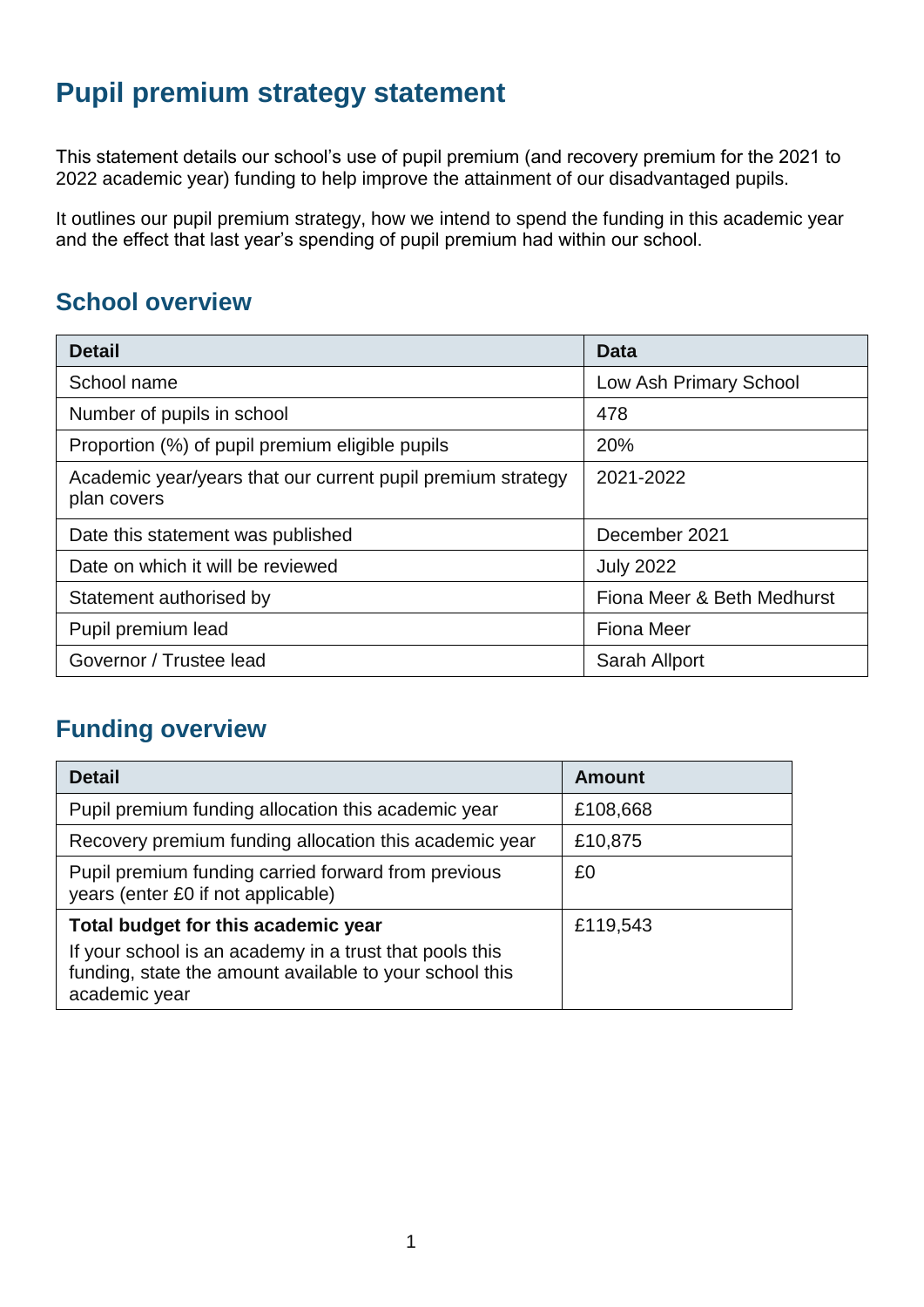# **Part A: Pupil premium strategy plan**

### **Statement of intent**

*Approximately 20% of the school's population are eligible for Pupil Premium Funding. Of these, many are vulnerable children who have a variety of barriers to learning. This means that they often need additional support to 'catch up' with those children who are not 'Disadvantaged' and reach their potential. Poor social or economic family circumstances affect many of the children, which may mean important support structures regarding their development have not been in place in the past. Additionally, around 12% of the children eligible for PPF at Low Ash have special educational needs, with approximately 2% having an Education, Health and Care Plan statement.*

*At Low Ash, we feel the most effective way to support disadvantaged children is a combination of the following:*

#### *Diagnosis of pupils' individual challenges and needs:*

• *Responding to data evidence to meet individual needs – providing the best strategies and training to help each child improve by identifying clear next steps in their learning*

#### *High quality teaching and high attainment for all (including non-disadvantaged):*

- *Quality first teaching – setting high aspirations, holding staff to account, investment in teacher development, smaller group size where possible*
- *Targeted academic support use of small tutor groups through the use of the school-led tutoring premium*
- *Wider strategies - ensuring good attendance with dedicated personnel, who focus on the most vulnerable and support families in whatever way necessary*

#### *Careful and effective implementation of the Pupil Premium Strategy:*

- *aligned with other school development plans and existing practices to ensure a sustained impact*
- *School leaders will scrutinise the evidence that has informed their strategy with a focus on effective implementation*

### *Clear and responsive leadership in the monitoring and evaluation of the Pupil Premium Strategy and appropriate response as barriers emerge:*

• *To measure the impact of the funding and support, key performance indicators/data regarding progress through the year is analysed and evaluated. This happens in December, March and July. The final review of the PPG strategy takes place at the end of each academic year – July 2022 for this current academic year*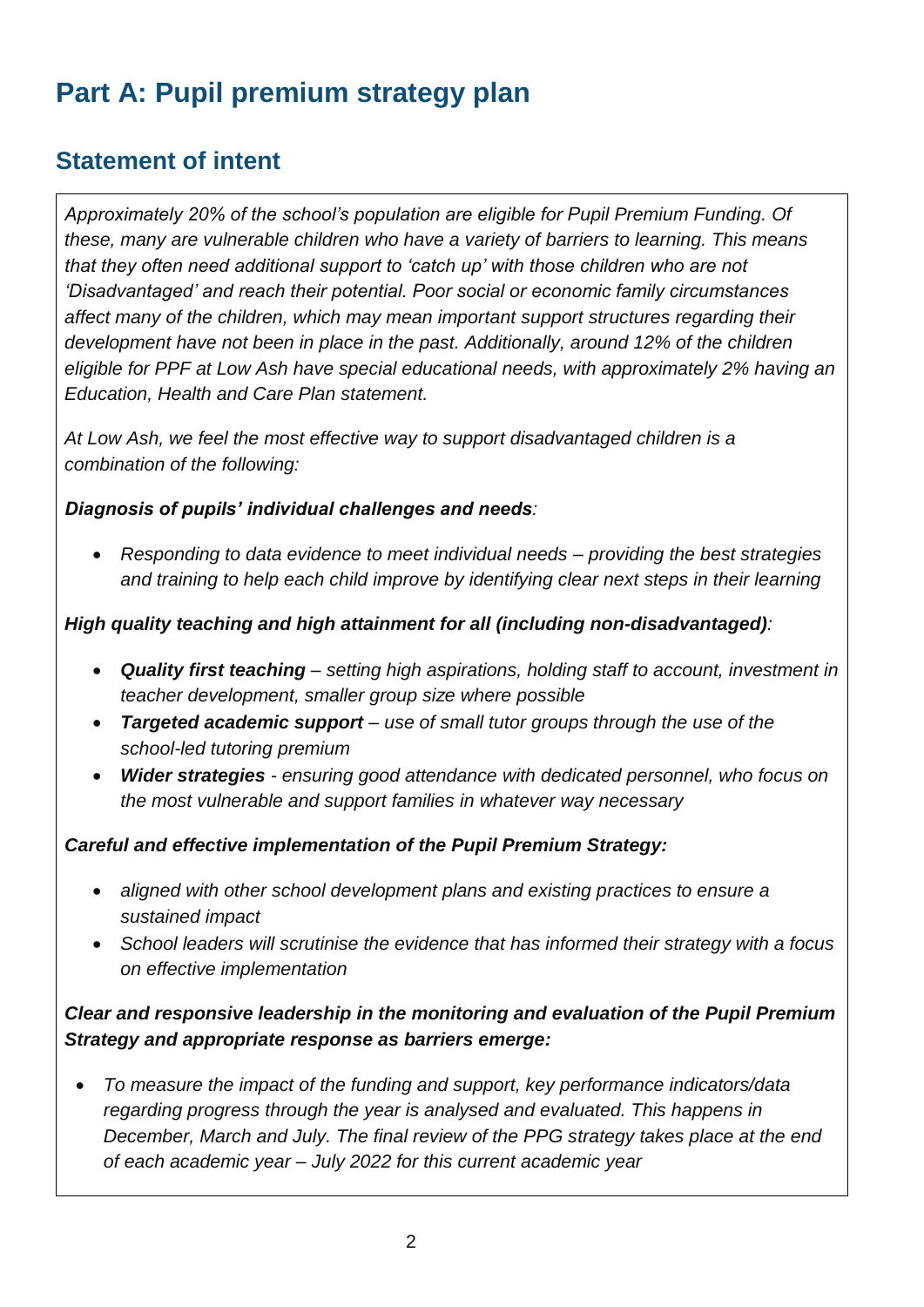## **Challenges**

This details the key challenges to achievement that we have identified among our disadvantaged pupils.

| <b>Challenge</b><br>number | <b>Detail of challenge</b>              |
|----------------------------|-----------------------------------------|
|                            | Communication and Language skills       |
|                            | Attainment on entry to the EYFS         |
|                            | <b>Emotional wellbeing</b>              |
|                            | Attendance and punctuality              |
| 5                          | Lack of parental engagement in learning |

### **Intended outcomes**

This explains the outcomes we are aiming for **by the end of our current strategy plan**, and how we will measure whether they have been achieved.

| <b>Intended outcome</b>                                    | <b>Success criteria</b>                                                                                                                                                                                                                                                                                                                                                                                                                                                                                                                                                                                                             |  |  |  |
|------------------------------------------------------------|-------------------------------------------------------------------------------------------------------------------------------------------------------------------------------------------------------------------------------------------------------------------------------------------------------------------------------------------------------------------------------------------------------------------------------------------------------------------------------------------------------------------------------------------------------------------------------------------------------------------------------------|--|--|--|
| Communication and Language gap will have<br>narrowed       | Age-related expectations for Communication<br>and Language in Early Years will have been<br>met                                                                                                                                                                                                                                                                                                                                                                                                                                                                                                                                     |  |  |  |
|                                                            | Dialogic teaching will be embedded in all<br>classrooms                                                                                                                                                                                                                                                                                                                                                                                                                                                                                                                                                                             |  |  |  |
|                                                            | Pupils will be able to talk confidently using<br>the agreed talk stems - outcomes in oracy<br>improve                                                                                                                                                                                                                                                                                                                                                                                                                                                                                                                               |  |  |  |
|                                                            | Pupils' improved oracy will have an impact<br>on writing standards across school                                                                                                                                                                                                                                                                                                                                                                                                                                                                                                                                                    |  |  |  |
|                                                            | Pupils will communicate articulately across<br>the curriculum                                                                                                                                                                                                                                                                                                                                                                                                                                                                                                                                                                       |  |  |  |
| Improved progress and attainment in reading and<br>phonics | % of learners achieving ARE and GD in read-<br>$\bullet$<br>ing are in line with National 2019 results<br>% learners achieved the expected standard<br>in the phonics screening check are in line<br>with National 2019 results<br>Pupils will make accelerated progress in<br>phonics and reading (KS1 - 2 progress<br>scores in reading are above average)<br>Pupils' comprehension improves as a result<br>of the focus on different text types<br>Progress in individual strands clearly evident<br>in reading journals from Years $1 - 6$<br>Scrutiny of reading journals show increased<br>focus on development of vocabulary |  |  |  |
| Improved progress and attainment in maths                  | % of learners achieving ARE and GD in<br>$\bullet$<br>maths are in line with National 2019 results<br>KS1 - 2 progress scores in maths are above<br>average                                                                                                                                                                                                                                                                                                                                                                                                                                                                         |  |  |  |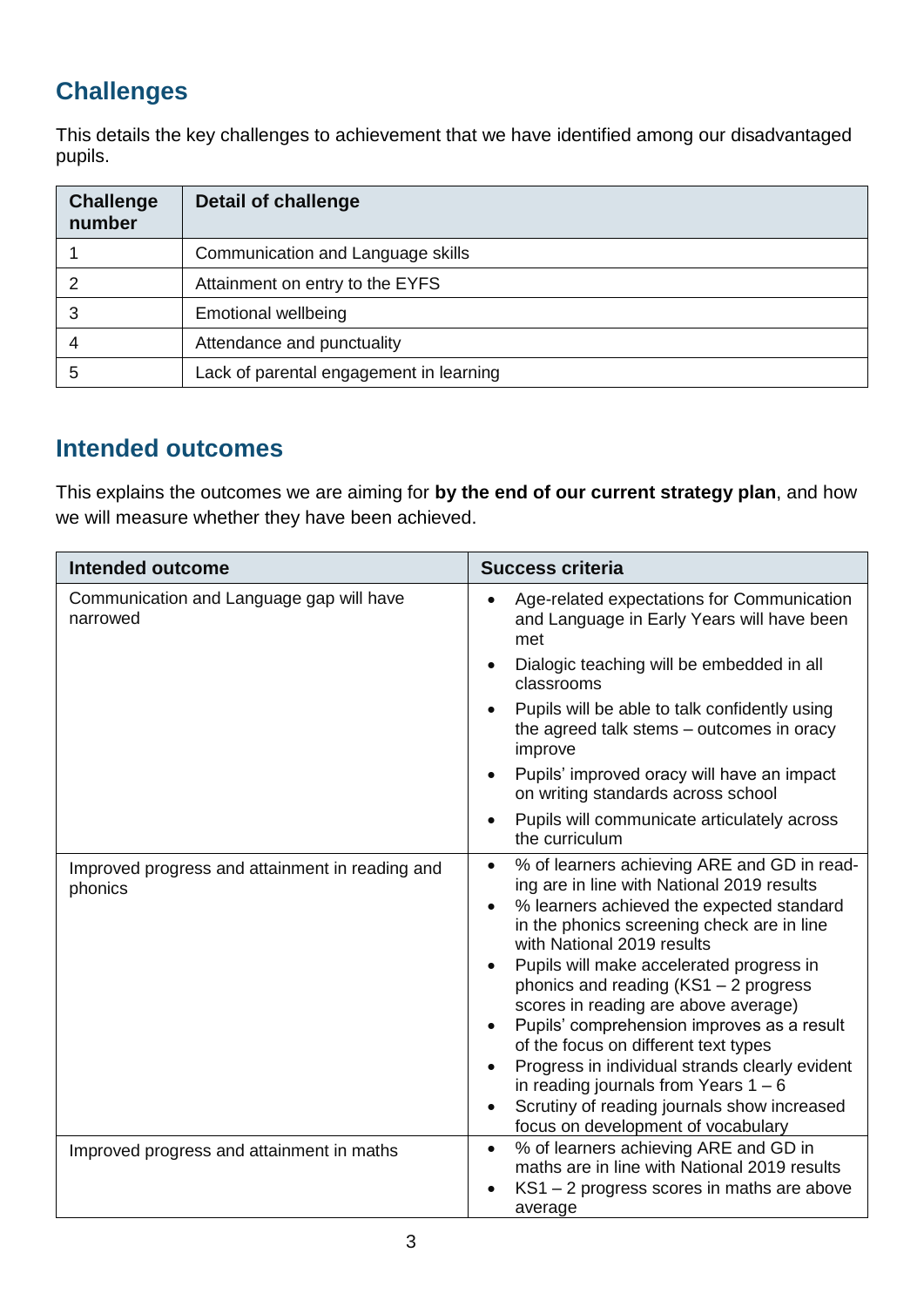| Improved progress and attainment in writing | % of learners achieving ARE and GD in writ-<br>ing are in line with National 2019 results<br>(KS1 - 2 progress scores in writing are<br>above average)                                                                                                                                                                                                                                                                                                                                                                                                           |
|---------------------------------------------|------------------------------------------------------------------------------------------------------------------------------------------------------------------------------------------------------------------------------------------------------------------------------------------------------------------------------------------------------------------------------------------------------------------------------------------------------------------------------------------------------------------------------------------------------------------|
| <b>Emotional Wellbeing improves</b>         | Attendance will improve<br>Use of THRIVE will show decrease in<br>social and emotional needs<br>Pupils' social and emotional needs are bet-<br>ter understood and adapted provision en-<br>sures progress<br>Targeted Learning Mentor 1:1 sessions will<br>demonstrate that SEMH needs have been<br>met<br>Pupil well- being improves as a result of<br>actions taken by the Well-Being group<br>Children are able to debate and discuss in<br>a positive and healthy manner<br>Increased numbers of Pupil Premium<br>pupils are taking part in extra-curricular |
| Attendance improves                         | activities<br>By July 2022, the attendance of<br>disadvantaged learners will have<br>improved so that the gap with other pupils<br>is further diminished (and maintains levels<br>higher than the national figures)                                                                                                                                                                                                                                                                                                                                              |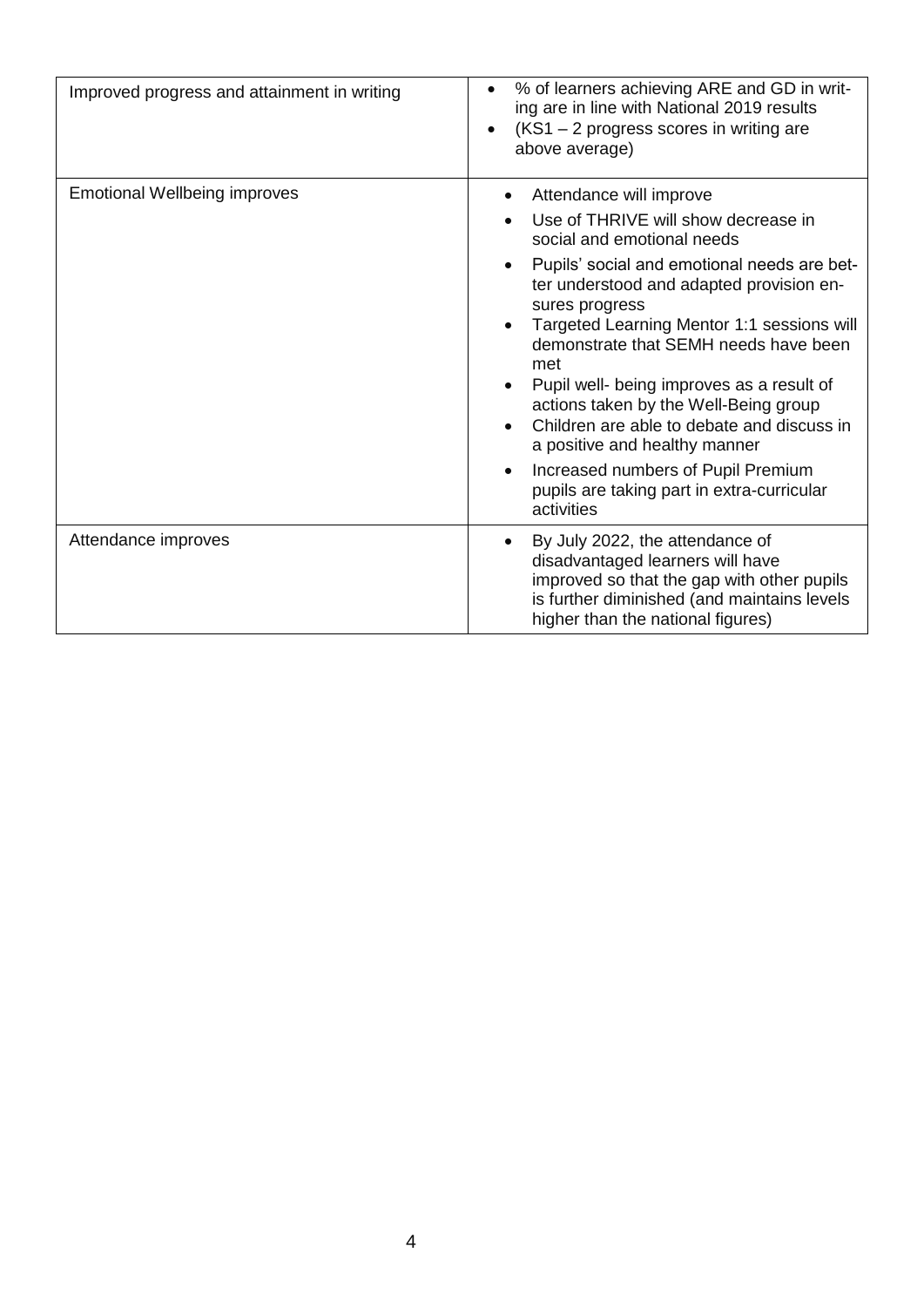# **Activity in this academic year**

This details how we intend to spend our pupil premium (and recovery premium funding) **this academic year** to address the challenges listed above.

### **Teaching**

Budgeted cost: £110, 809

| <b>Activity</b>                                                                                                                         | Evidence that supports this approach                                                                                                                                                                                                                                                                                                                                                                                                                                                                                                                                              | <b>Challenge</b><br>number(s)<br>addressed |
|-----------------------------------------------------------------------------------------------------------------------------------------|-----------------------------------------------------------------------------------------------------------------------------------------------------------------------------------------------------------------------------------------------------------------------------------------------------------------------------------------------------------------------------------------------------------------------------------------------------------------------------------------------------------------------------------------------------------------------------------|--------------------------------------------|
| Funding for additional teacher<br>3 mornings each week in<br>Year 6 to reduce class sizes.                                              | The 'headline' attainment measure at KS2 (percentage<br>of children achieving at least the expected standard in<br>Reading, Writing & Maths) could indicate that COVID-<br>related disruption has had a considerable impact on<br>outcomes, especially in 2021. Only 63% of pupils<br>achieved the combined standard in July 2021 (59%<br>disadvantaged learners), compared to 78% of the<br>school's KS2 cohort in 2019. Until 2019, the 3 year<br>average was at 75.7% so the figure of 63% shows a<br>large decrease.<br>Attainment in writing and maths fell significantly in | 5                                          |
|                                                                                                                                         | 2021. In 2021, 68% pupils achieved the expected<br>standard in writing as opposed to 83% in 2019 and<br>75% achieved the expected standard in maths as<br>opposed to 86% in 2019.<br>Only 53% of pupils in the 2020-2021 Year 5 cohort<br>(current Year 6) achieved the expected standard in<br>reading, writing and maths (as opposed to 64% in<br>2019 prior to COVID disruption).                                                                                                                                                                                              |                                            |
|                                                                                                                                         |                                                                                                                                                                                                                                                                                                                                                                                                                                                                                                                                                                                   |                                            |
| Funding for additional HLTA<br>in Year 5 for 3 mornings each<br>week to reduce class sizes                                              | COVID related disruption arguably had the greatest<br>effect on the 2020-2021 Year 4 cohort (current Year 5)<br>with only 39% pupils achieving the expected standard<br>in reading, writing and maths combined. In 2019, 69%<br>pupils achieved the expected standard in reading,<br>writing and maths, so this shows a 30% drop.                                                                                                                                                                                                                                                 | 5                                          |
| Funding for additional Early<br>Years Practitioner in Early<br>Years to develop<br>Communication & Language,<br>Phonics & Early Reading | In July 2021, whereas 89% of the reception cohort<br>achieved ELG in Communication, Language and<br>Literacy, only 63% disadvantaged pupils attained ELG<br>in comparison to 93% others $-$ a gap of 30%.                                                                                                                                                                                                                                                                                                                                                                         | 1,2,5                                      |
|                                                                                                                                         | On entry to N (September 2021) only 17% of pupils<br>were on track for GLD and on entry to entry to<br>Reception only 10.6% pupils. Only 33% pupils were on<br>track for ELG in word reading. In 2019, this figure was<br>63%. Only 33% of the disadvantaged children were                                                                                                                                                                                                                                                                                                        |                                            |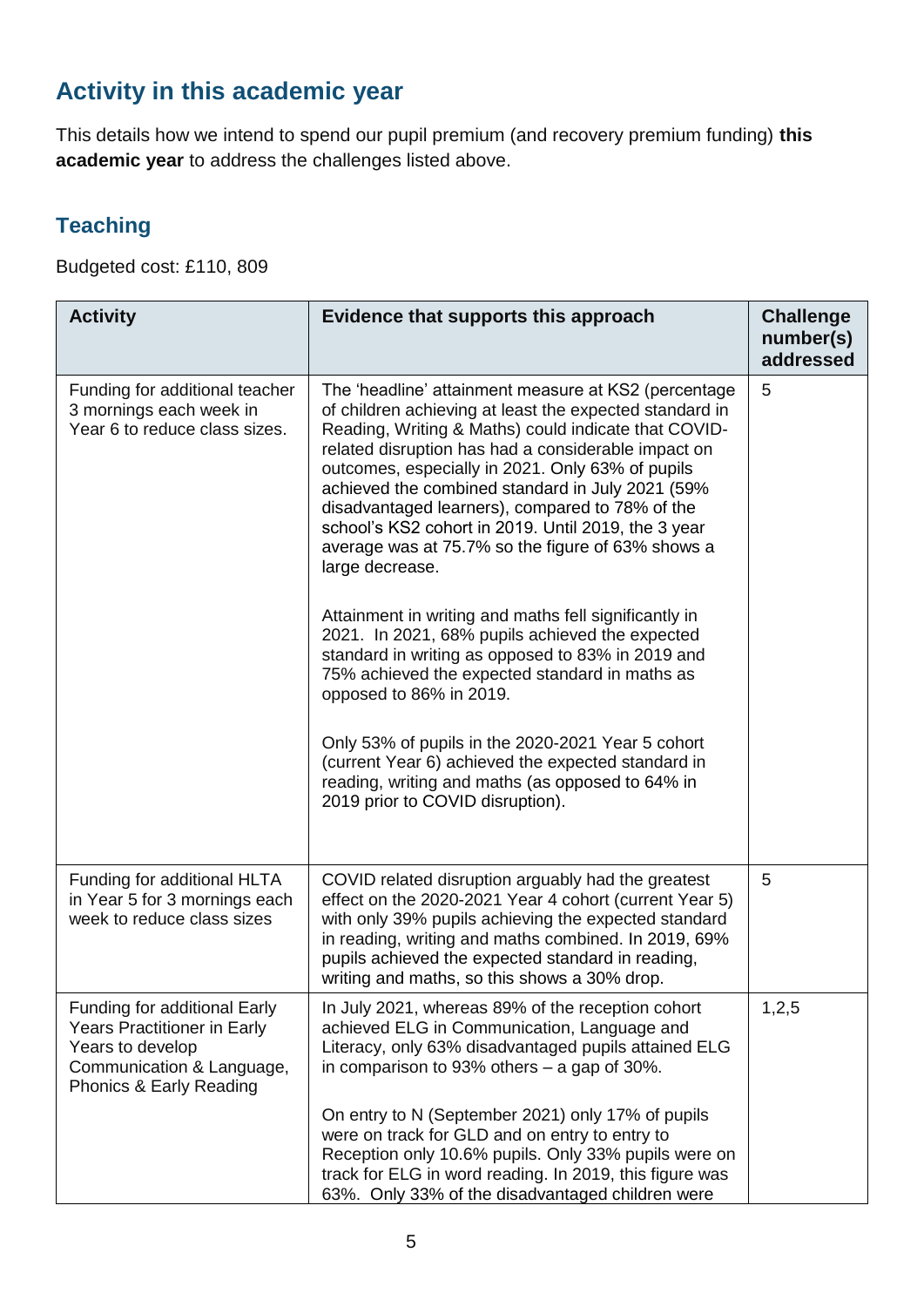|                                                                                                                                                                                                                                                                                                                                | on track for the Early Learning Goal in Listening,<br>Attention & Understanding.                                                                                                                                                                                                                                                                                                                                                  |           |
|--------------------------------------------------------------------------------------------------------------------------------------------------------------------------------------------------------------------------------------------------------------------------------------------------------------------------------|-----------------------------------------------------------------------------------------------------------------------------------------------------------------------------------------------------------------------------------------------------------------------------------------------------------------------------------------------------------------------------------------------------------------------------------|-----------|
|                                                                                                                                                                                                                                                                                                                                | This indicates that COVID related disruption has had a<br>considerable impact.                                                                                                                                                                                                                                                                                                                                                    |           |
|                                                                                                                                                                                                                                                                                                                                | Due to and poor socio-economic and disadvantaged<br>upbringing, children are unlikely to have the breadth of<br>vocabulary, knowledge and skills required that 'typical'<br>Reception children have. In KS1 and KS2, these<br>children are unlikely to use talk to connect ideas and<br>explain what is happening coherently.                                                                                                     |           |
| Funding for additional<br>teachers to:<br>continue to release<br>English, Maths, Early<br>Years, and Assessment<br>Leaders for specific<br>tasks linked to improving<br>teaching and learning<br>release Assistant Head/<br>Key Stage Leaders to<br>develop teachers and<br>support those needing to<br>improve their practice | English and maths subject leaders and Key Stage<br>leaders are released weekly so that they can lead their<br>subjects /key stages effectively and support other staff<br>who have been identified as needing support. All other<br>teaching staff are released at least once a half term in<br>order that they can lead their subjects effectively. This<br>high quality peer support is essential to follow EEF<br>principles   | 1,2,3,4,5 |
| Funding for admin support by<br>Assessment Leader/Inclusion<br>Leader regarding<br>tracking/support for PPF<br>children - holding teachers to<br>account more/part of<br>Performance Management<br>targets                                                                                                                     | With the decrease in attainment across school, it is<br>vital that we track and target pupils effectively so we<br>can implement the appropriate support and<br>intervention.<br>COVID related issues has seen a large increase in the<br>number of pupils needed pastoral support.<br>Governors appreciate the level of detail that goes into<br>these reports and the meetings that follow including<br>the Full Governing Body | 3, 5      |
| Continued funding of<br>professional development<br>training for staff to improve<br>teaching and learning for<br>children eligible for PPF                                                                                                                                                                                    | High quality staff CPD is essential to follow EEF<br>principles. This is followed up during Staff meetings<br>and INSET.                                                                                                                                                                                                                                                                                                          | 1,2,3,4,5 |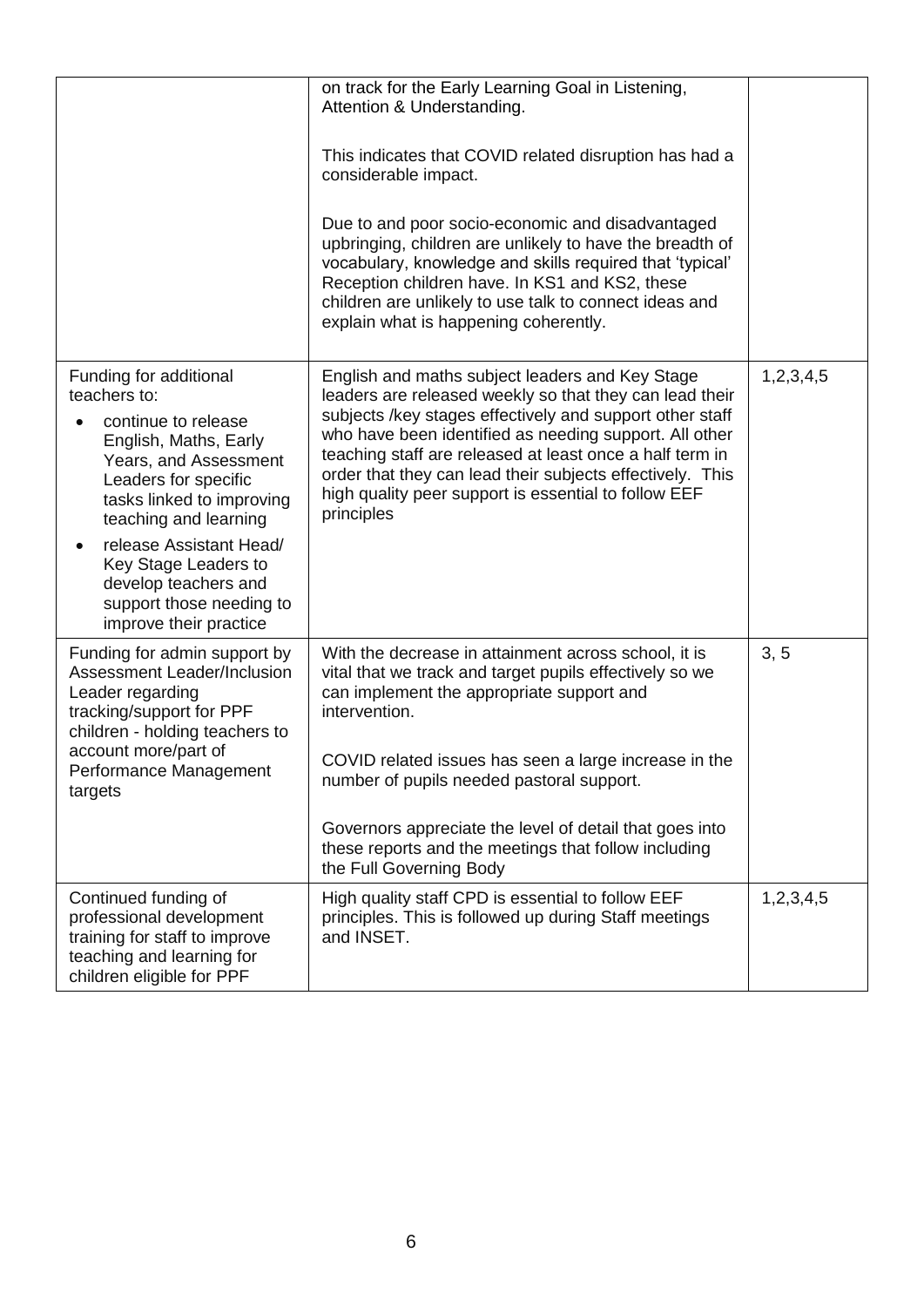# **Targeted academic support (for example, tutoring, one-to-one support structured interventions)**

Budgeted cost: £17,814

| <b>Activity</b>                                                                   | Evidence that supports this approach                                                                                                                                                                                                                                                                                                                                                                                             | <b>Challenge</b><br>number(s)<br>addressed |
|-----------------------------------------------------------------------------------|----------------------------------------------------------------------------------------------------------------------------------------------------------------------------------------------------------------------------------------------------------------------------------------------------------------------------------------------------------------------------------------------------------------------------------|--------------------------------------------|
| <b>Funding for Teaching</b><br>Assistant to deliver early<br>morning intervention | In every year group, attainment in July 2021 showed<br>the impact of COVID related disruption.                                                                                                                                                                                                                                                                                                                                   | 1, 5                                       |
| programmes as part of<br><b>Breakfast Club support</b>                            | Combined R, W, M July 2021 Vs July 2019:                                                                                                                                                                                                                                                                                                                                                                                         |                                            |
|                                                                                   | Year 1-56% (2021) 70% (2019)                                                                                                                                                                                                                                                                                                                                                                                                     |                                            |
|                                                                                   | Year 2 – 47% (2021)<br>66% (2019)                                                                                                                                                                                                                                                                                                                                                                                                |                                            |
|                                                                                   | Year $3 - 47\%$ (2021) 67 %(2019)                                                                                                                                                                                                                                                                                                                                                                                                |                                            |
|                                                                                   | 69% (2019)<br>Year 4 – 39% (2021)                                                                                                                                                                                                                                                                                                                                                                                                |                                            |
|                                                                                   | 64% (2019)<br>Year $5 - 53\%$ (2021)                                                                                                                                                                                                                                                                                                                                                                                             |                                            |
|                                                                                   | 75% (2019)<br>Year $6 - 63\%$ (2021)                                                                                                                                                                                                                                                                                                                                                                                             |                                            |
| Funding for after school<br>Homework Clubs for children<br>eligible for PPF       | Due to a lack of parental engagement in home<br>learning, additional adult support at homework club<br>ensures vulnerable learners and discuss their<br>learning and gaps in knowledge they may have.                                                                                                                                                                                                                            | 1,5                                        |
| Extra phonic sessions for<br>those who missed learning in<br>phonics              | Although no official screening check took place in<br>July 2021, based on teacher assessment, only 61%<br>pupils met the expected standard in phonics and<br>only 29% of disadvantaged learners. This is in<br>comparison to 85% learners in 2019 (73% of<br>disadvantaged learners) and 86% learners who were<br>'on track' for the expected standard in 2020 until the<br>first school closures (73% of disadvantaged pupils). | 1,2,5                                      |
| Extra 1:1 Reading with<br>targeted children                                       | In all year groups (with the exception of Year 6),<br>attainment in reading in July 2021 showed the<br>impact of COVID related disruption.                                                                                                                                                                                                                                                                                       | 1,5                                        |
|                                                                                   | Year 1-65% (2021) 78% (2019)                                                                                                                                                                                                                                                                                                                                                                                                     |                                            |
|                                                                                   | Year 2 - 64% (2021) 74% (2019)                                                                                                                                                                                                                                                                                                                                                                                                   |                                            |
|                                                                                   | Year 3 - 69% (2021) 77% (2019)                                                                                                                                                                                                                                                                                                                                                                                                   |                                            |
|                                                                                   | Year 4 - 55% (2021) 78% (2019)                                                                                                                                                                                                                                                                                                                                                                                                   |                                            |
|                                                                                   | Year 5 - 69% (2021) 78% (2019)                                                                                                                                                                                                                                                                                                                                                                                                   |                                            |
|                                                                                   | Year 6 - 78% (2021) 78% (2019)                                                                                                                                                                                                                                                                                                                                                                                                   |                                            |
|                                                                                   | Due to and poor socio-economic and disadvantaged<br>upbringing, children are unlikely to have the breadth<br>of vocabulary to enable them to access more<br>challenging texts.                                                                                                                                                                                                                                                   |                                            |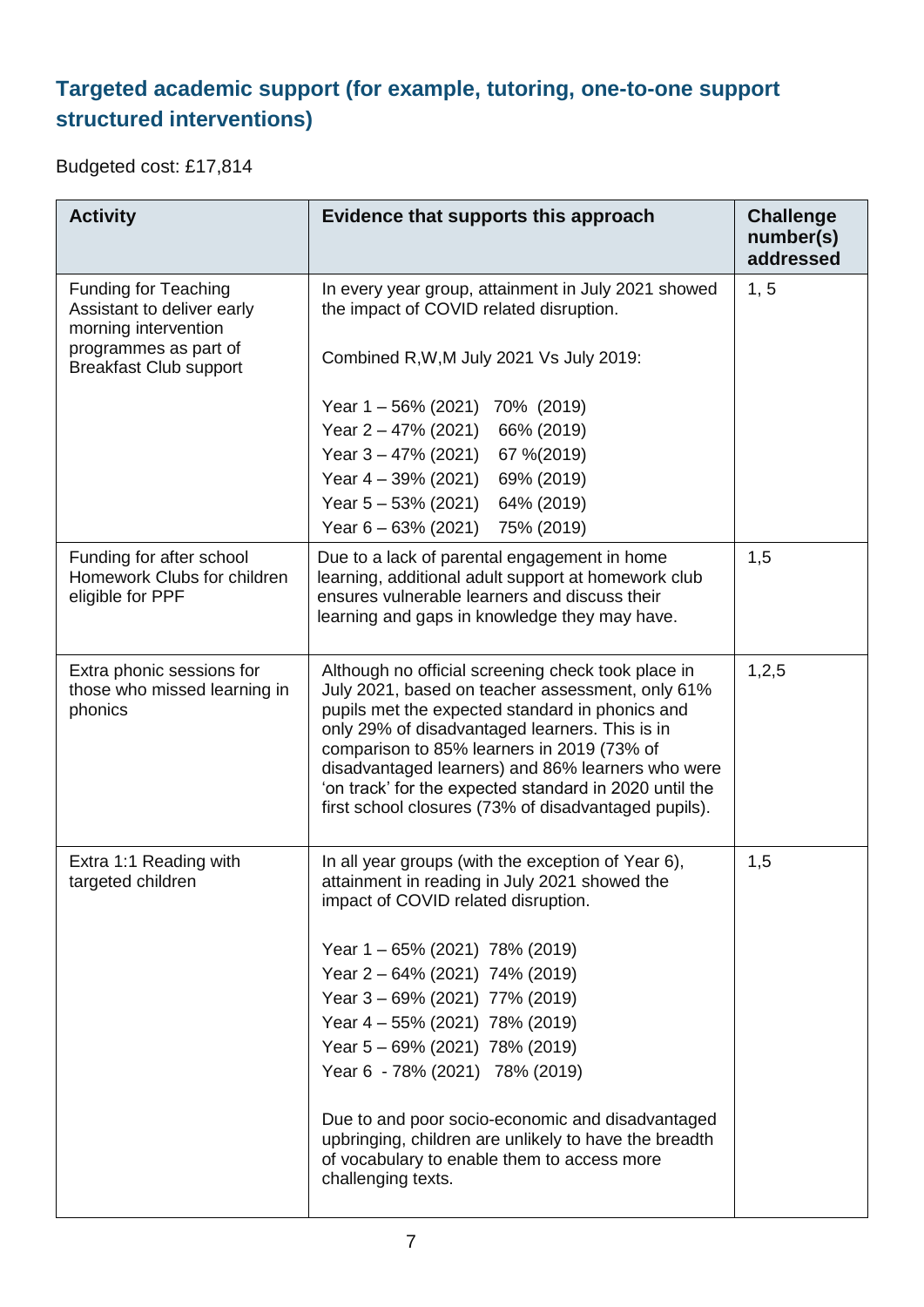| Funding for the purchase of<br>the Shine 'Catch-up'<br>materials for Reading and<br>Maths for Y1-Y6                                      | In every year group, attainment in July 2021 showed<br>the impact of COVID related disruption.<br>Combined R, W, M July 2021 Vs July 2019:<br>Year 1-56% (2021) 70% (2019)<br>Year $2 - 47\%$ (2021) 66% (2019)<br>Year $3 - 47\%$ (2021) 67 % (2019)<br>Year $4 - 39\%$ (2021) 69% (2019)<br>Year $5 - 53\%$ (2021) 64% (2019)<br>Year $6 - 63\%$ (2021) 75% (2019)                                                                                                                                                                                                                                                                                                                                                                               | 5    |
|------------------------------------------------------------------------------------------------------------------------------------------|----------------------------------------------------------------------------------------------------------------------------------------------------------------------------------------------------------------------------------------------------------------------------------------------------------------------------------------------------------------------------------------------------------------------------------------------------------------------------------------------------------------------------------------------------------------------------------------------------------------------------------------------------------------------------------------------------------------------------------------------------|------|
| <b>Experienced KS2 teacher</b><br>provided for school-led<br>tutoring support for targeted<br>Pupil Premium children in<br>Years 5 and 6 | The 'headline' attainment measure at KS2<br>(percentage of children achieving at least the<br>expected standard in Reading, Writing & Maths)<br>could indicate that COVID-related disruption has had<br>a considerable impact on outcomes, especially in<br>2021. Only 63% of pupils achieved the combined<br>standard in July 2021, compared to 78% of the<br>school's KS2 cohort in 2019. 59% disadvantaged<br>learners achieved the standard in comparison to<br>65% others.<br>COVID related disruption arguably had the greatest<br>effect on the 2020-2021 Year 4 cohort (current Year<br>5) with only 39% pupils achieving the expected<br>standard in reading, writing and maths combined in<br>comparison to 69% in 2019 (a drop of 30%). | 1, 5 |

# **Wider strategies (for example, related to attendance, behaviour, wellbeing)**

### Budgeted cost: £32,919

| <b>Activity</b>                                                                                                       | Evidence that supports this approach                                                                                                                                                                                                                                                                                                                                                                                                    | <b>Challenge</b><br>number(s)<br>addressed |
|-----------------------------------------------------------------------------------------------------------------------|-----------------------------------------------------------------------------------------------------------------------------------------------------------------------------------------------------------------------------------------------------------------------------------------------------------------------------------------------------------------------------------------------------------------------------------------|--------------------------------------------|
| Funding for after school<br>clubs for children eligible<br>for PPF                                                    | It is essential for pupils' well-being that they get the<br>opportunity to experience a range of activities outside the<br>classroom.<br>We encourage pupils to take part in extra activity to stop<br>the obesity crisis.                                                                                                                                                                                                              | 1,2,3,4,5                                  |
| Funding for additional<br>hours for Learning Mentor<br>with focus on vulnerable<br>groups/disadvantaged<br>attendance | With COVID home issues being prevalent and still<br>continuing, the last year has seen the need to extend our<br>pastoral team to deal with a significant increase in<br>persistent absence in the last 2 years.<br>Attendance therefore needs to remain a focus. The<br>school attendance figure cumulatively is 95.6%, which is<br>lower than it ever has been, with the attendance of Pupil<br>Premium children currently at 94.19%. | 3, 4                                       |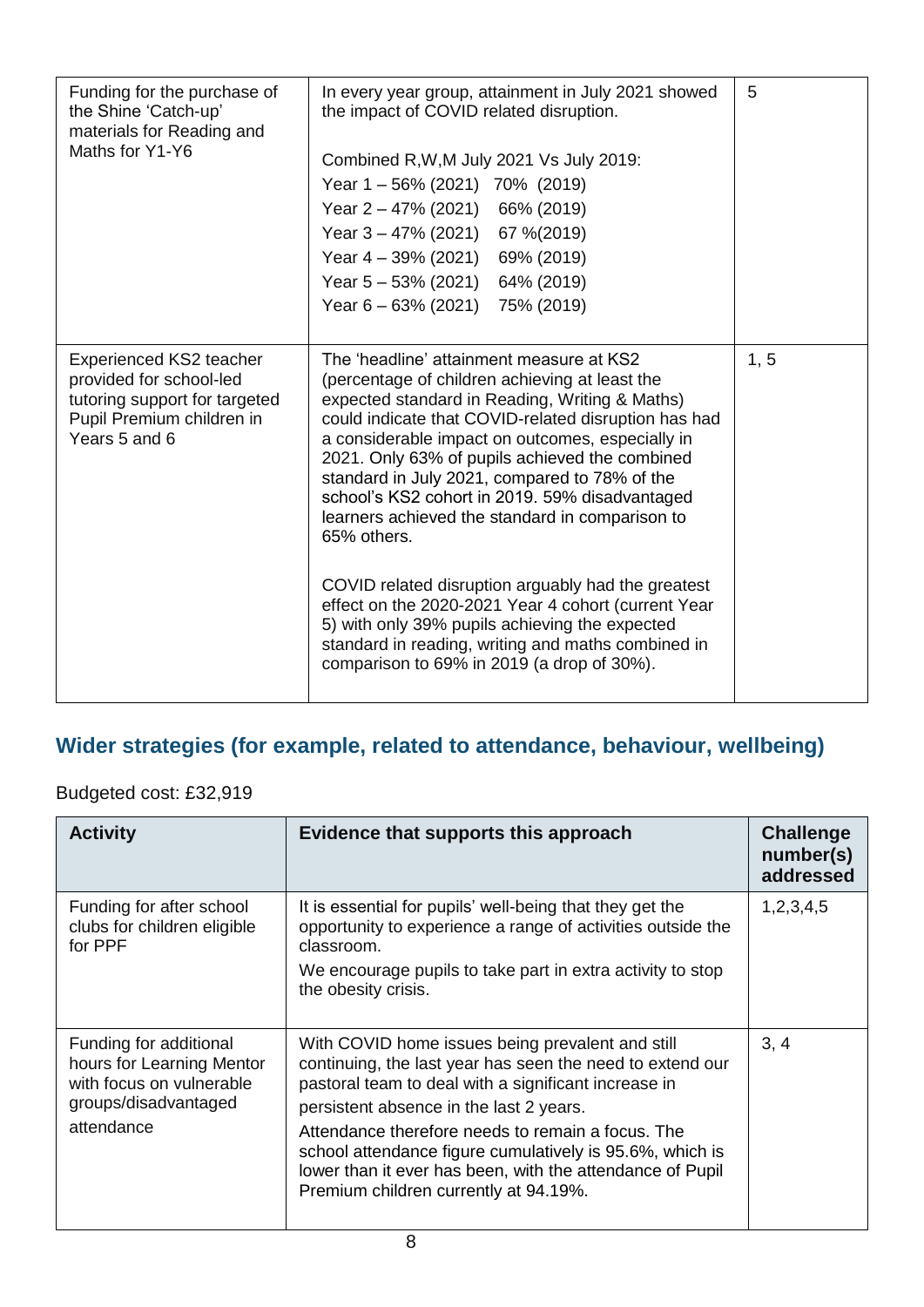| Funding for the use of<br>THRIVE to focus on social<br>and emotional needs of<br>specific children | COVID related issues has seen a large increase in the<br>number of pupils needed pastoral support. The use of<br>THRIVE enables teachers to better able support the<br>needs of vulnerable learners.                                                                                                                                                            | 3 |
|----------------------------------------------------------------------------------------------------|-----------------------------------------------------------------------------------------------------------------------------------------------------------------------------------------------------------------------------------------------------------------------------------------------------------------------------------------------------------------|---|
|                                                                                                    | Thrive narrows the gap for vulnerable children across a<br>range of measures including attainment, behaviour,<br>relationships, self-confidence and attendance. Data from<br>July 2021 Thrive screenings showed that, using this<br>approach, all pupils showed increased scores. This, in<br>turn, will impact positively on pupil progress and<br>attainment. |   |

# **Total budgeted cost: £119,543**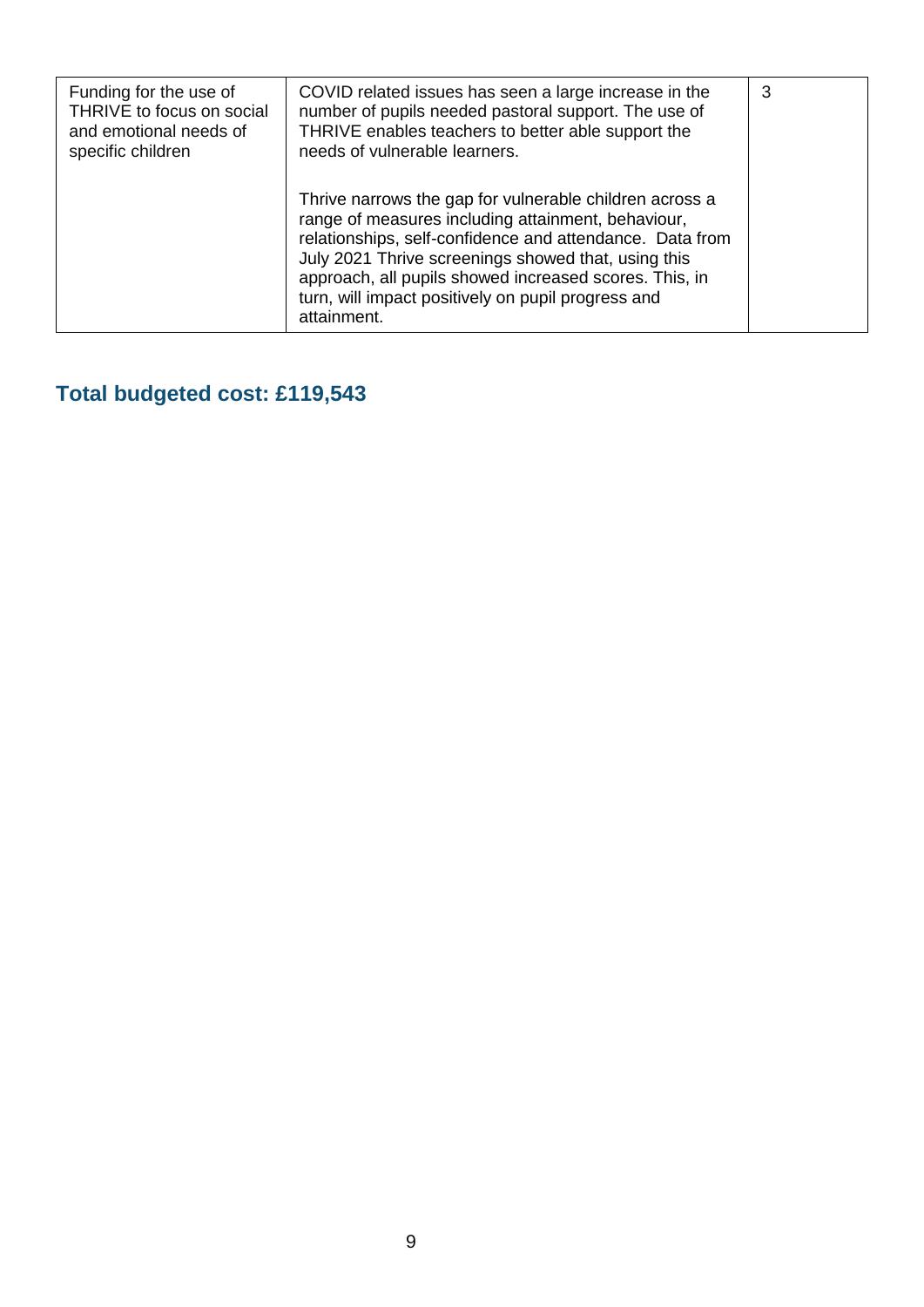# **Part B: Review of outcomes in the previous academic year**

# **Pupil premium strategy outcomes**

This details the impact that our pupil premium activity had on pupils in the 2020 to 2021 academic year.

*Due to COVID-19, performance measures have not been published for 2020 to 2021, and 2020 to 2021 results will not be used to hold schools to account. Given this, the results below are based on internal assessment in line with national requirements this academic year, and submitted to the Local Authority.* 

#### **Reception**

| Group                        |            |    |    | <b>Baseline Oct 2020</b> |    |          | <b>July 2021</b> |             |
|------------------------------|------------|----|----|--------------------------|----|----------|------------------|-------------|
| 2020/2021                    | % on track |    |    |                          |    | % at ELG |                  |             |
|                              | for ELG    |    |    |                          |    |          |                  |             |
|                              | LA         | U  | Sp | <b>Comm</b>              | LA | U        | Sp               | <b>Comm</b> |
|                              |            |    |    | & Lan                    |    |          |                  | & Lan       |
| <b>All Reception</b><br>(59) | 84         | 82 | 69 | 67                       | 90 | 89       | 89               | 89          |
| <b>Pupil Premium</b><br>(8)  | 50         | 50 | 38 | 38                       | 75 | 63       | 63               | 63          |
| Others (51)                  | 88         | 86 | 75 | 73                       | 92 | 92       | 92               | 92          |

#### **Year 1- Year 6**

| <b>Year Group</b><br><b>July 2021</b> | <b>Number</b> | <b>Combined Read, Writ,</b><br><b>Maths</b><br>% |
|---------------------------------------|---------------|--------------------------------------------------|
| Year 1                                | 80            | 56                                               |
| <b>Pupil Premium</b>                  | 13            | 31                                               |
| <b>Others</b>                         | 67            | 61                                               |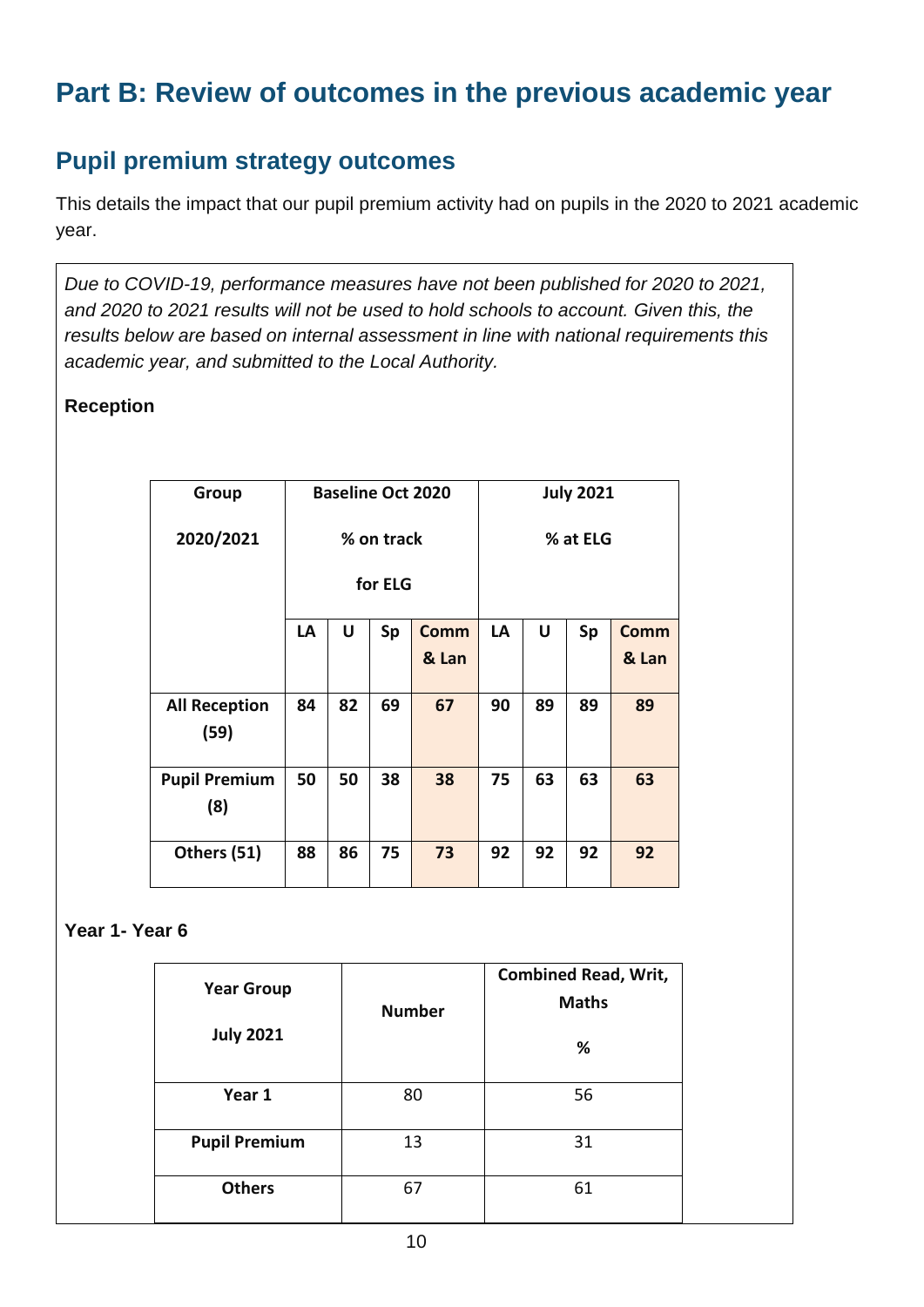| Year 2               | 59     | 47        |
|----------------------|--------|-----------|
| <b>Pupil Premium</b> | 11     | 27        |
| <b>Others</b>        | 48     | 52        |
|                      |        |           |
| Year 3               | 59     | 47        |
| <b>Pupil Premium</b> | 16     | 25        |
| <b>Others</b>        | 43     | 56        |
|                      |        |           |
| Year 4               | 59     | 39        |
| <b>Pupil Premium</b> | 13     | $\pmb{0}$ |
| <b>Others</b>        | 46     | 50        |
|                      |        |           |
| Year 5               | 59     | 53        |
| <b>Pupil Premium</b> | 12     | 50        |
| <b>Others</b>        | 47     | 53        |
|                      |        |           |
| Year 6               | 60     | 63        |
| <b>Pupil Premium</b> | $17\,$ | 59        |
| <b>Others</b>        | 43     | 65        |
|                      |        |           |